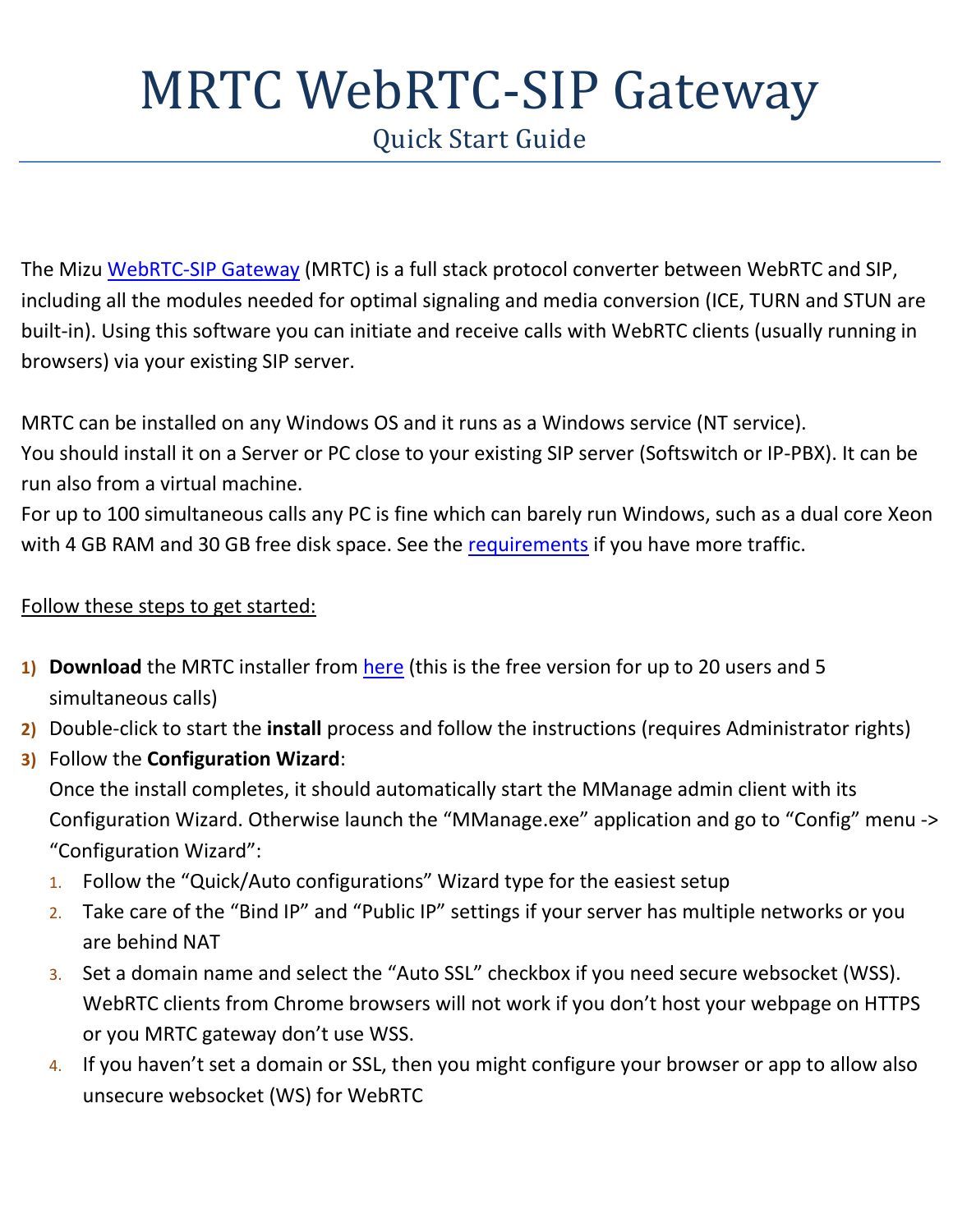- 5. Set the upper server to your existing SIP server address (also set the :port if your server is not using the standard 5060 UDP port)
- 6. Click "Next" and "Apply" to save the settings
- **4) Note**:
	- You don't need to change any settings on your existing SIP server
	- You don't need to manage users/extensions on the Gateway (manage them on your SIP server as you did it before)
	- The gateway can be also used with more than one SIP server. See the [Guide](https://www.mizu-voip.com/Portals/0/Files/WebRTC_SIP_Gateway_Doc.pdf) if you wish to use one gateway with multiple SIP servers.
	- There is no any maintenance required by the MRTC gateway. Once configured properly and started, it will run forever without the need for any maintenance work as it will self-manage itself (including deleting old logs and auto-adapting to environment and network conditions)

## **5) Ports / NAT / Firewall:**

- Enable (on your external firewall) and forward (on your router/NAT device if you are behind NAT) the required websocket/SIP/RTP/etc ports. These can be listed from Config menu -> Network -> Active ports.
- Make sure that these ports are not used by some other application such as a local IIS web server (in this case either change the MRTC ports or the third party app port or bind them to separate IP address).
- If your WebRTC-SIP gateway is behind NAT, auto SSL will work only if you forward ports 80 and 443 on your router from the internet (These ports are required to acquire a "Let's Encrypt" certificate and can't be changed to other non-standard ports).
- Enable the services executables on your Windows firewall.
- **6) Start the gateway** service if not already started. This can be done from:
	- MManage -> Control menu -> Start
	- or from Windows Service manager (services.msc) -> "mserver" entry (right click and select "Start")

Your WebRTC-SIP proxy is ready to accept connections and calls at this stage.

## **7) Configure your WebRTC client**:

 To find out how to configure your WebRTC client, go to **"Help" menu -> "Client configuration".** This will display clear and easy to follow instructions about how exactly you will have to configure your WebRTC client app.

## **8) First quick test call**:

1. Open your browser with your favorite WebRTC client, enter the settings from the above mentioned settings with SIP account A (username/password valid on your SIP server) and connect/register to your SIP server via the MRTC gateway